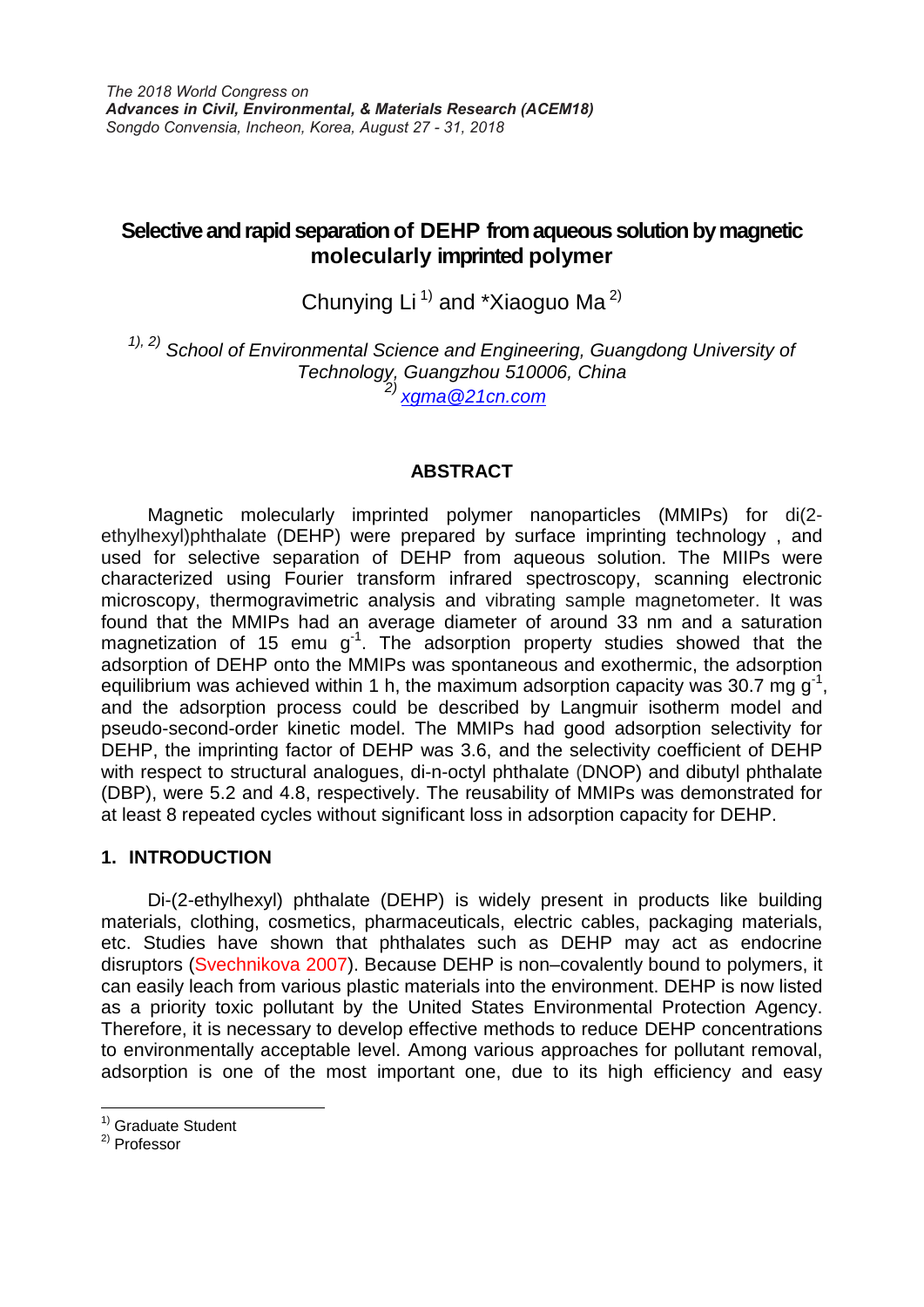*The 2018 World Congress on Advances in Civil, Environmental, & Materials Research (ACEM18) Songdo Convensia, Incheon, Korea, August 27 - 31, 2018*

operation, especially when the pollutant exists at low concentration in a wastewater stream.

Magnetically separation technology provides a facile and rapid way for removal of magnetic particles from solution by applying an appropriate magnetic field (Ziaei, 2014; Chen 2016). Thus, magnetic adsorbent can be easily isolated from matrix solutions after adsorption of target compounds.

In order to improve adsorption selectivity, molecularly imprinted polymers have been used, due to their binding groups in porous polymeric structure that are adapted to the shape and functionalities of the templates (Haginaka 2009; Dolak 2015). Therefore, MIPs can selectively recognize target molecules in complex systems.

 In the present work, a novel adsorbent, magnetic DEHP-imprinted polymer nanoparticles (MMIPs) were synthesized and characterized, and were applied to the selective removal of DEHP from aqueous solution. The adsorption behaviors of DEHP on the MMIPs were investigated, and the effects of temperature, contact time and solution pH on the adsorption were evaluated. The selectivity and reusability of the adsorbent were also tested.

## **2. RESULTS AND DISCUSSION**

The SEM photo and XRD pattern of the MMIPs are shown in Fig.1 and Fig.2, respectively. From the SEM observation, it was found that these particles were almost regular in shape with an average diameter of around 33 nm.

The XRD pattern was in agreement with the standard spectra of magnetite  $(F_{\alpha}O_4)$  with inverse spinel structure, which has six characteristic diffraction peaks, revealing that the crystalline form of  $Fe<sub>3</sub>O<sub>4</sub>$  retained during the imprinting process.



Fig. 1 SEM photo of MMIPs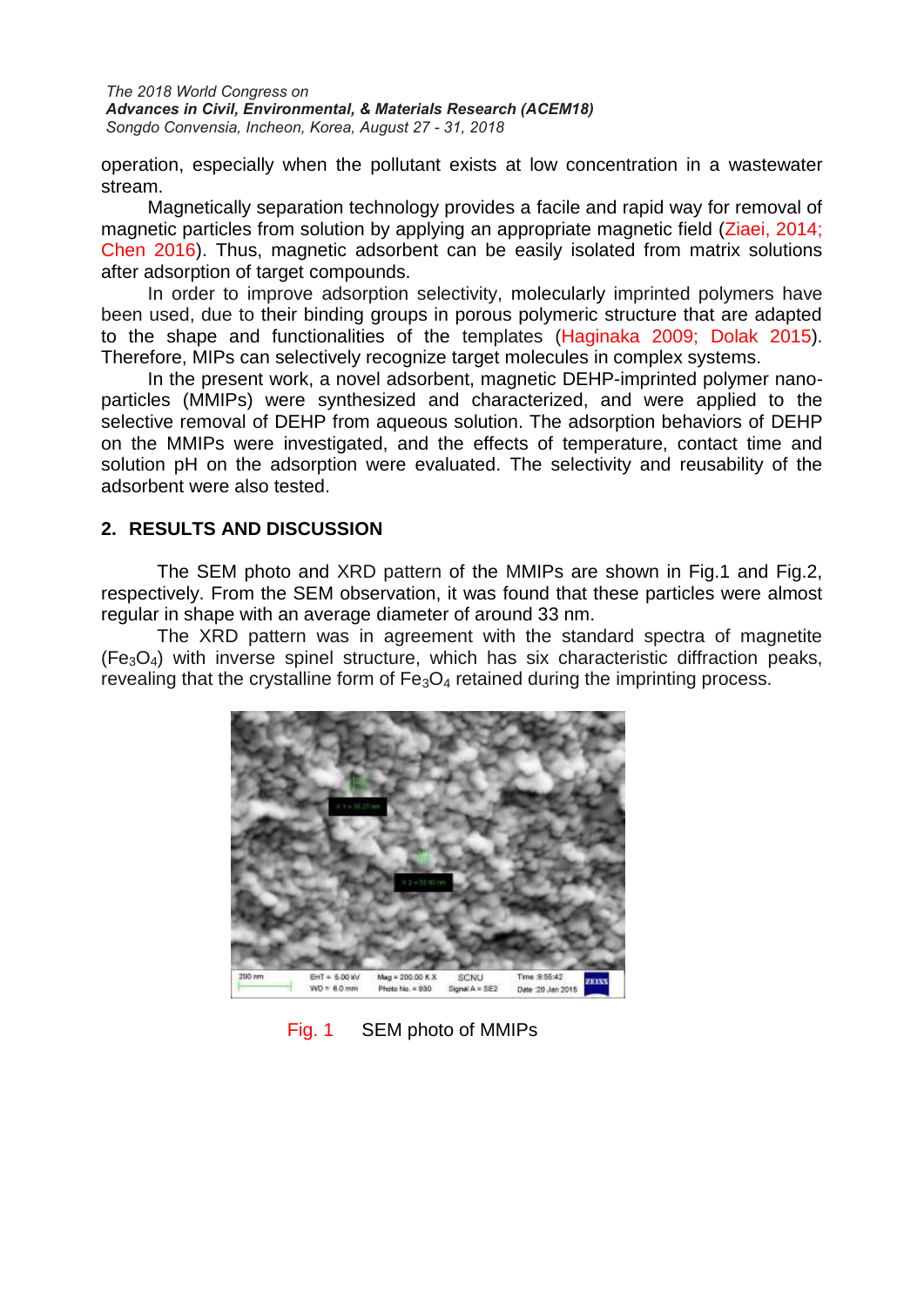*The 2018 World Congress on Advances in Civil, Environmental, & Materials Research (ACEM18) Songdo Convensia, Incheon, Korea, August 27 - 31, 2018*



Fig. 2 XRD pattern of MMIPs

The magnetic property of the MMIPs was examined with a vibrating sample magnetometer. The greatest saturation magnetization was 15.0 emu  $g<sup>-1</sup>$ , and both the remanence and coercivity were near zero, indicating that the MMIPs were superparamagnetic.

The adsorption of DEHP on the MMIPs was tested using batch experiments and conducted in duplicate. Langmuir and Freundlich isotherms were used to describe the adsorption behaviors. Langmuir isotherm mode fitted the experimental data better than the Freundlich model, suggesting that the adsorption of DEHP onto the MMIIPs followed the Langmuir-type isotherm. The maximum adsorption capacity was 30.7 mg g<sup>1</sup>. Some important thermodynamic parameters variations including standard Gibbs free energy ( $\triangle G^0$ ), enthalpy ( $\triangle H^0$ ) and entropy change ( $\triangle S^0$ ) for the sorption process were obtained.  $\triangle G^0$  has negative value (-12.5 KJ mol<sup>-1</sup>), indicating that the adsorption was spontaneous. On the other hand, the positive value of  $\Delta H^0$  (50.9 KJ mol<sup>-1</sup>) suggested an endothermic nature of DEHP adsorption.

The effect of contact time on DEHP adsorption with the MNIPs was investigated using an initial concentration of 50 mg  $L^{-1}$ . The results showed that the adsorption occurred rapidly within the first 30 min and then gradually slowed down until reaching equilibrium (1h). The kinetics of DEHP adsorption at different temperatures was studied by using pseudo-first-order and pseudo-second-order kinetic models. It was found that the pseudo-second order kinetic equation could preferably describe the adsorption.

To verify the selectivity of the MMIPs and MNIPs (magnetic non-molecularly imprinted polymers) to DEHP, di-n-octyl phthalate (DNOP) and dibutyl phthalate (DBP) were selected as the analogs. The selectivity coefficient (*α*) and imprinting coefficient (*β*) were used to estimate the selectivity properties of MMIPs and MNIPs toward DEHP and structurally related phthalates DBP and DNOP.

$$
\alpha = K_d(\text{DEHP})/K_d(\text{M})
$$
\n(1)

where  $K_d$  is the distribution coefficient (mL  $g^{-1}$ ) and M represents DNOP or DBP.